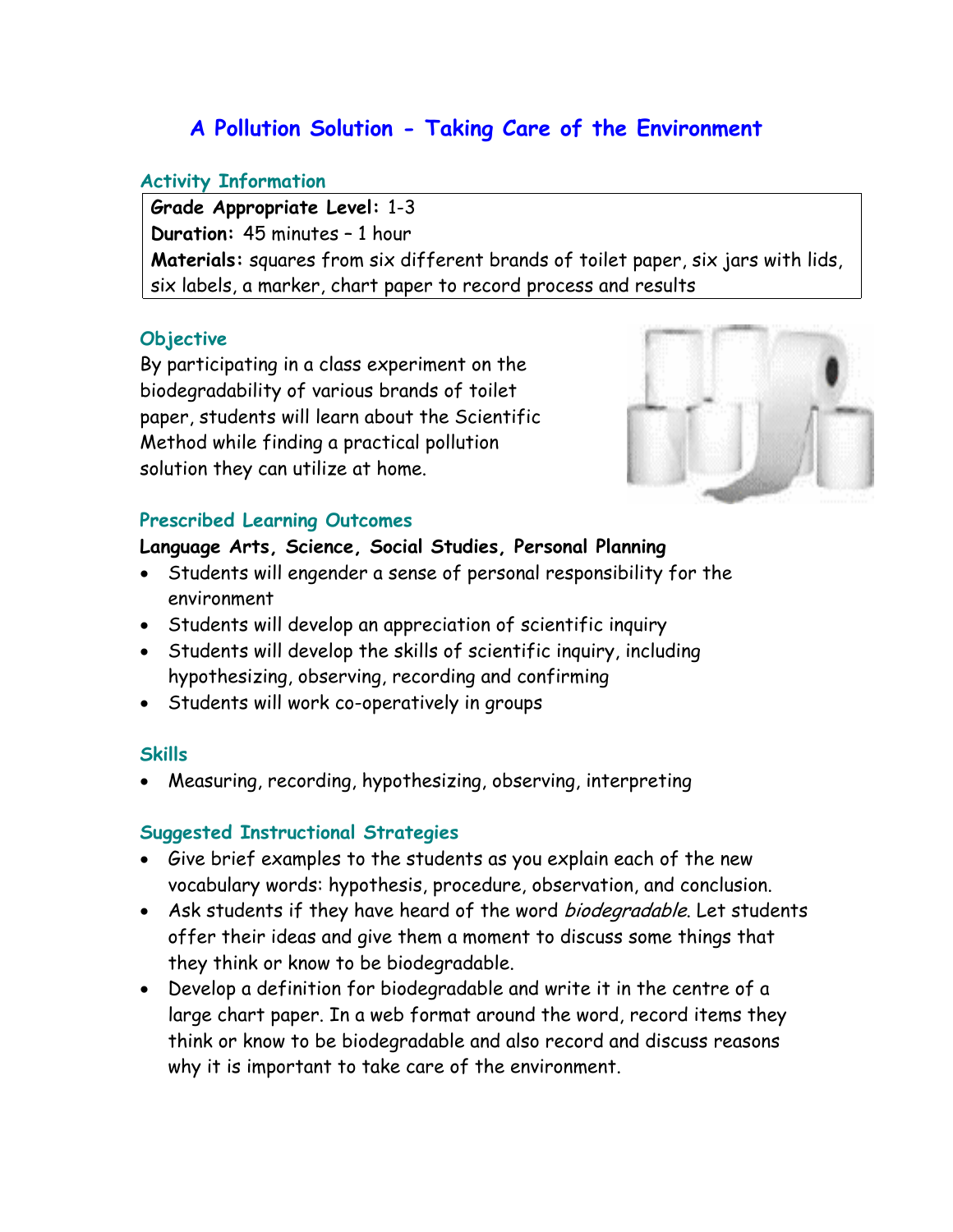- Create a large chart to record the experiment and place it up on the class chalkboard for easy visibility. Fill in the chart as you proceed step by step through the experiment.
- Taking the various brand samples that students have brought from home, cut a small piece of each brand (postage stamp size).
- Place each sample in its own jar (small, wide mouth mason) labeling each jar with the appropriate brand name.
- Fill the jar with water and put the lid on tight.
- Shake each jar 20 times (have the kids count with you as you shake).
- In small groups and then as a class, discuss predictions about which brand of toilet paper will be the most and least biodegradable.
- Leave the jars for a week. Shake again. Check the results and record the final steps on the chart.
- Discuss the conclusion and re-visit the predictions of students. Take the news home!

**NOTE**: For older grades, the lesson plan should be adapted so that students keep their own tracking sheet and complete each section while performing the class experiment. Students can also be encouraged to clip media articles on the subjects of biodegradability by obtaining newspapers/magazines and through web searches. Ask them to contact groups such as the Western Canada Wilderness Committee and the Canadian Pulp and Paper Association to compare and contrast points of view and information. Teachers might consider asking a representative from both groups and others to visit the classroom for a presentation.

### **Suggested Assessment Strategies**

- Teacher observations of students' level of participation in lesson and experiment
- Assess student knowledge of each of the vocabulary words related to the Scientific Method.



• Optional: The teacher could have the students complete a K-W-L (Know, Wonder & Learn) about biodegradability. This could be another form of assessment.

## **Cross-Curricular Interests**

Environment and Sustainability Media Education Special Needs